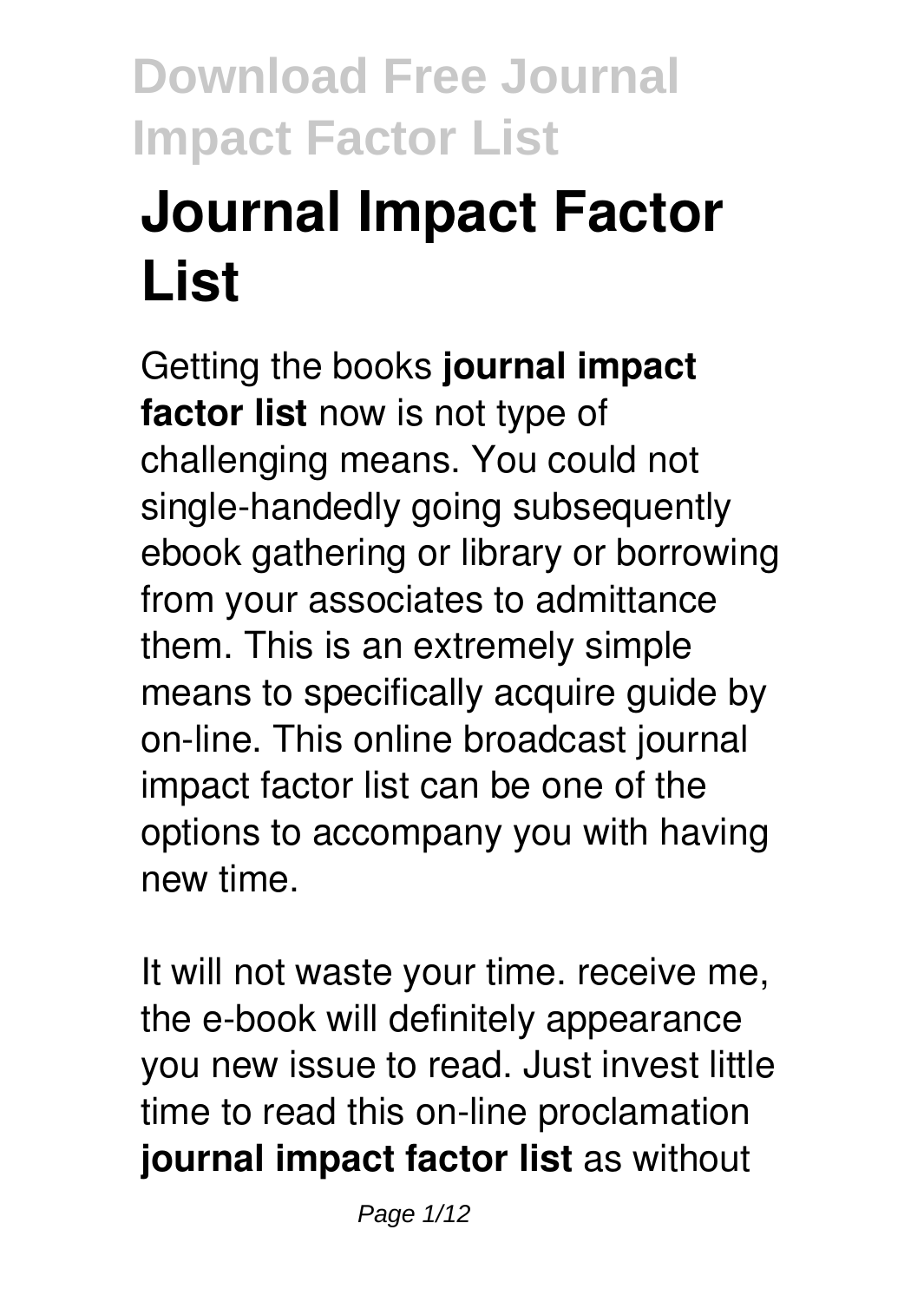difficulty as review them wherever you are now.

Journal Impact Factor List According to the database, out of the 12, 298 journals, just 239 titles, or 1.9 percent journals that were tracked by the JCR, impact factor of 10 or higher. Estimate 2/3 of the journals that were tracked by the JCR and the impact factor equal to or higher than 1. How to Find an Impact Factor - YouTube.

Journals Impact factor List - 2020 - Open Access Journals Full Journal Title: Total Cites: Journal Impact Factor: Eigenfactor Score: 1: CA-A CANCER JOURNAL FOR CLINICIANS: 32,410: 223.679: 0.077370: 2: Nature Reviews Materials: 7,901: 74.449: 0.033870: 3: Page 2/12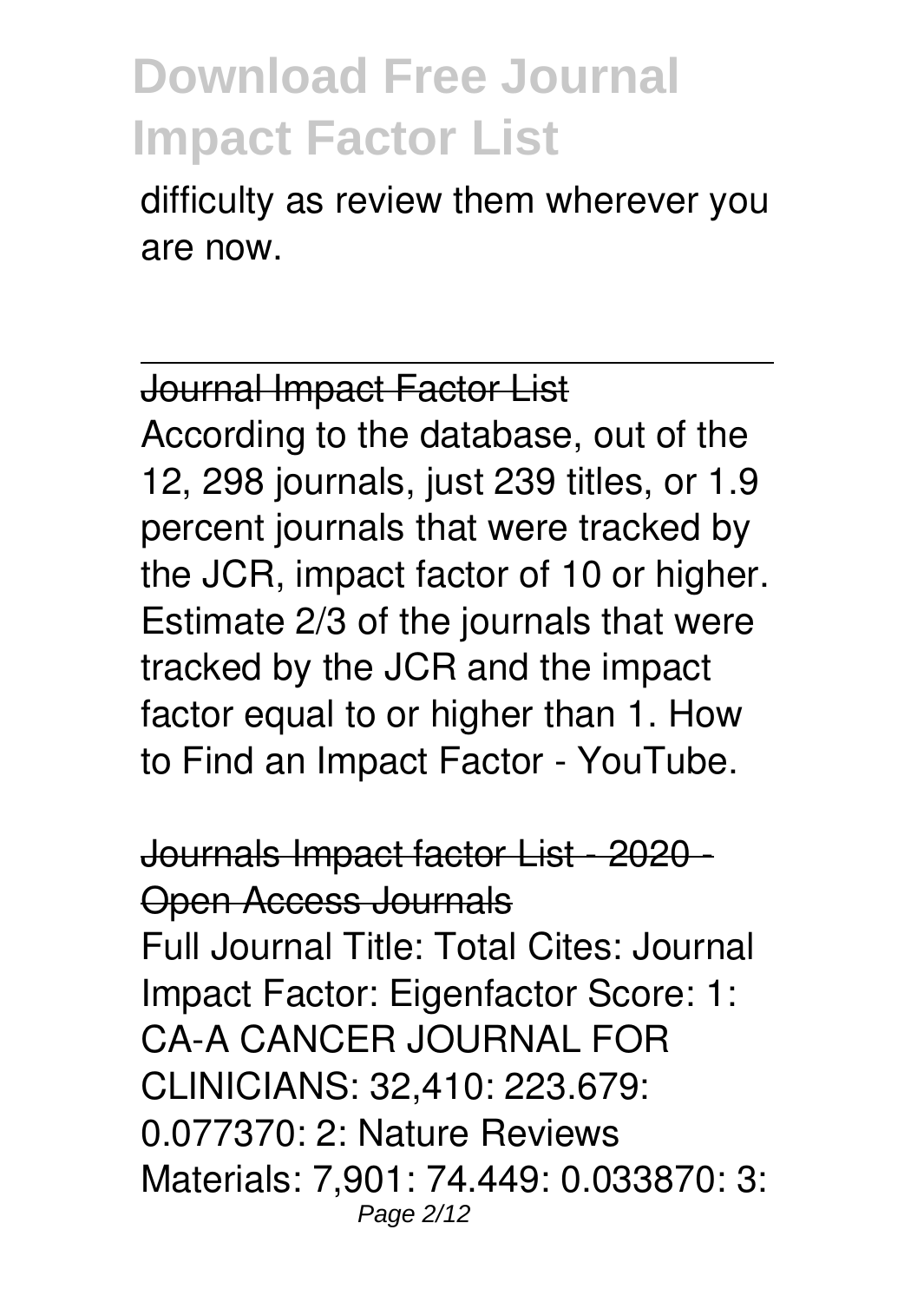NEW ENGLAND JOURNAL OF MEDICINE: 344,581: 70.670: 0.686700: 4: LANCET: 247,292: 59.102: 0.427870: 5: NATURE REVIEWS DRUG DISCOVERY: 32,266: 57.618: 0.054890: 6: CHEMICAL REVIEWS: 188,635: 54.301: 0.267170: 7: Nature Energy

Journal Impact Factor List 2019 - JCR, Web Of Science (PDF ... Ranked Journals in Category Impact Factor Cited Half-Life Immediacy Index; Analytical Chemistry: 6: Chemistry, Analytical: 86: 7.023: 7.1: 2.042: Analytical Chemistry: 3: Spectroscopy: 42: 7.023: 7.1: 2.042: Animal Biosciences: 2: Zoology: 168: 6.091: 4.1: 3.125: Animal Biosciences: 17: Biotechnology and Applied Microbiology: 156: 6.091: 4.1: 3.125: Animal Biosciences: 1: Agriculture, Page 3/12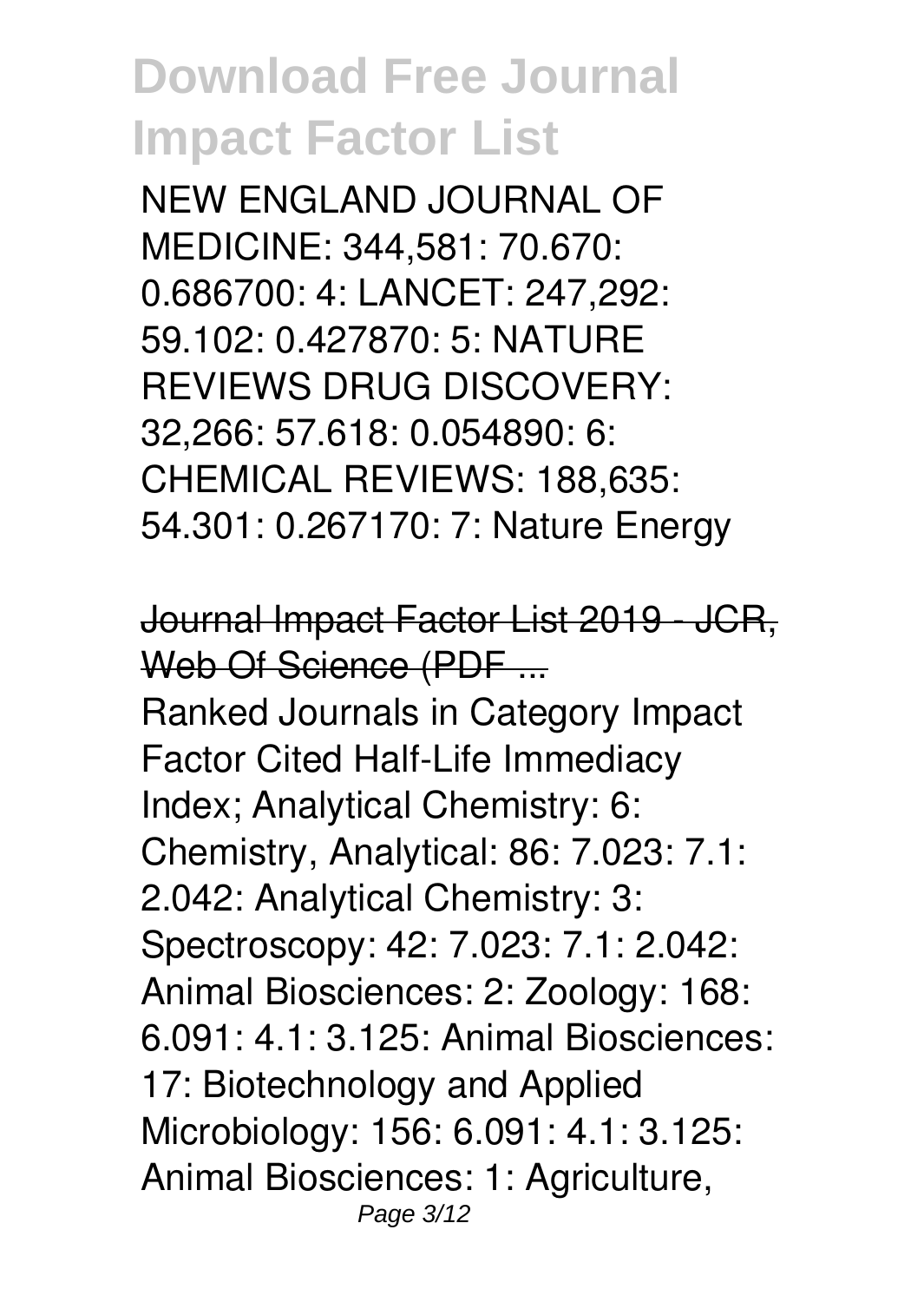Dairy, and Animal Sciences

#### Impact Factor Rankings - Annual **Reviews**

journal: 12.595 Q1: 61: 23: 73: 5376: 1345: 69: 16.85: 233.74: 47: Nature Biotechnology: journal: 12.565 Q1: 426: 380: 1088: 8079: 12151: 671: 16.04: 21.26: 48: Nature Reviews Disease Primers: journal: 12.268 Q1: 71: 89: 242: 9259: 6059: 172: 30.49: 104.03: 49: Journal of Financial Economics: journal: 11.999 Q1: 240: 148: 360: 7552: 2726: 357: 6.79: 51.03: 50: Immunity: journal: 11.977 Q1: 377: 255: 777: 15264: 12241: 730: 15.06: 59.86

SJR : Scientific Journal Rankings The impact factor of a journal is calculated by dividing the number of current year citations to the source Page 4/12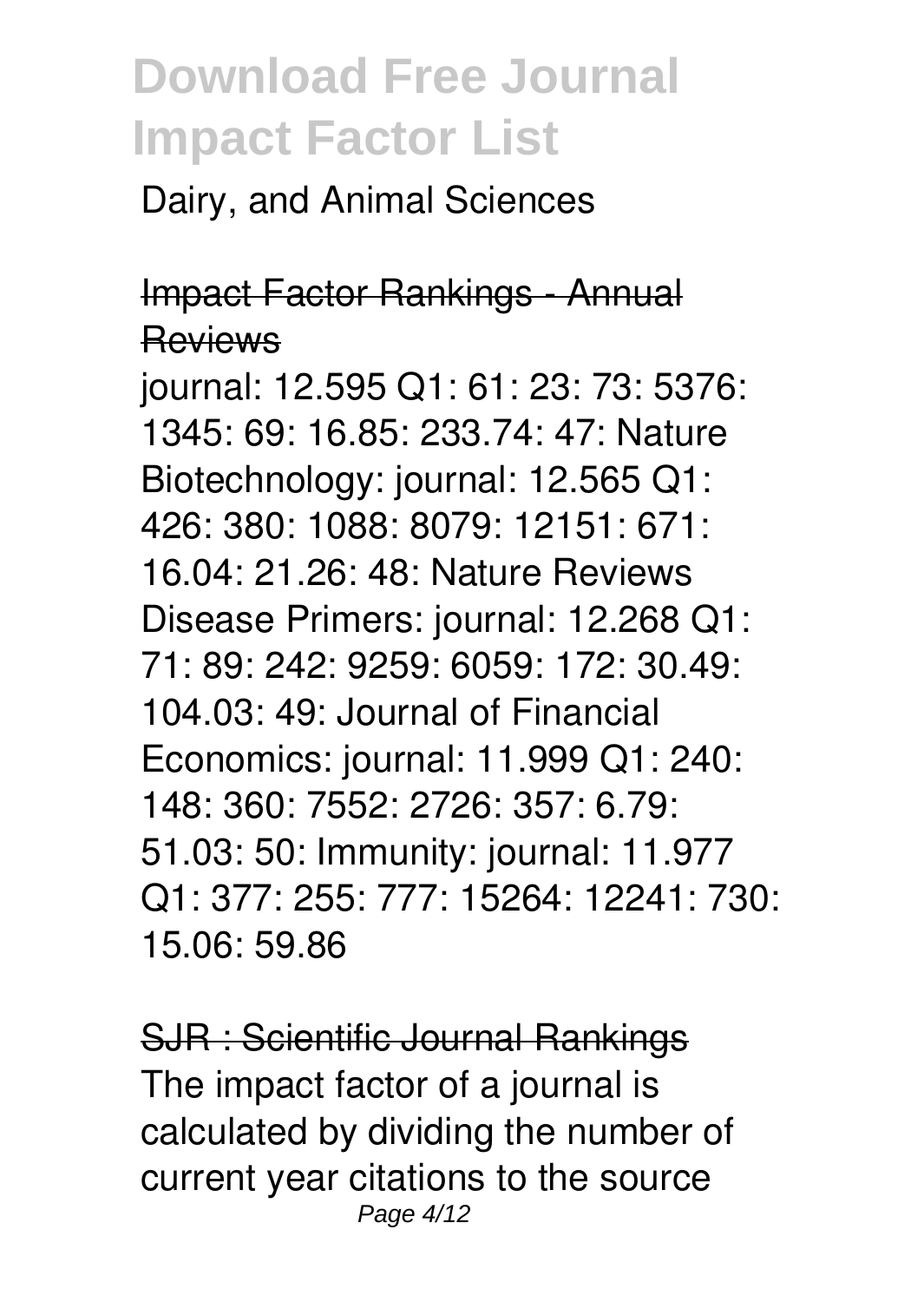items published in that journal during the previous two years. It is denoted as a ratio between citations and recent citable items published. You can either refer to the Journal Citation Reports (JCR) or the Scopus® database to find the impact factor of the journal.

Find Impact Factor of Journal Online | Impact Factor ...

2.98 (5 Yr Journal Impact Factor) Citations Report. British Journal of Research. 0.71. Citations Report. Advances in Applied Science Research. 0.5. 3.5 (5 Yr Journal Impact Factor) Citations Report.

Open Access Journals Impact Factor | Scientific Journals ...

With 646 journals now ranked in the JCR, SAGE continues to experience consistent growth within the reports, Page 5/12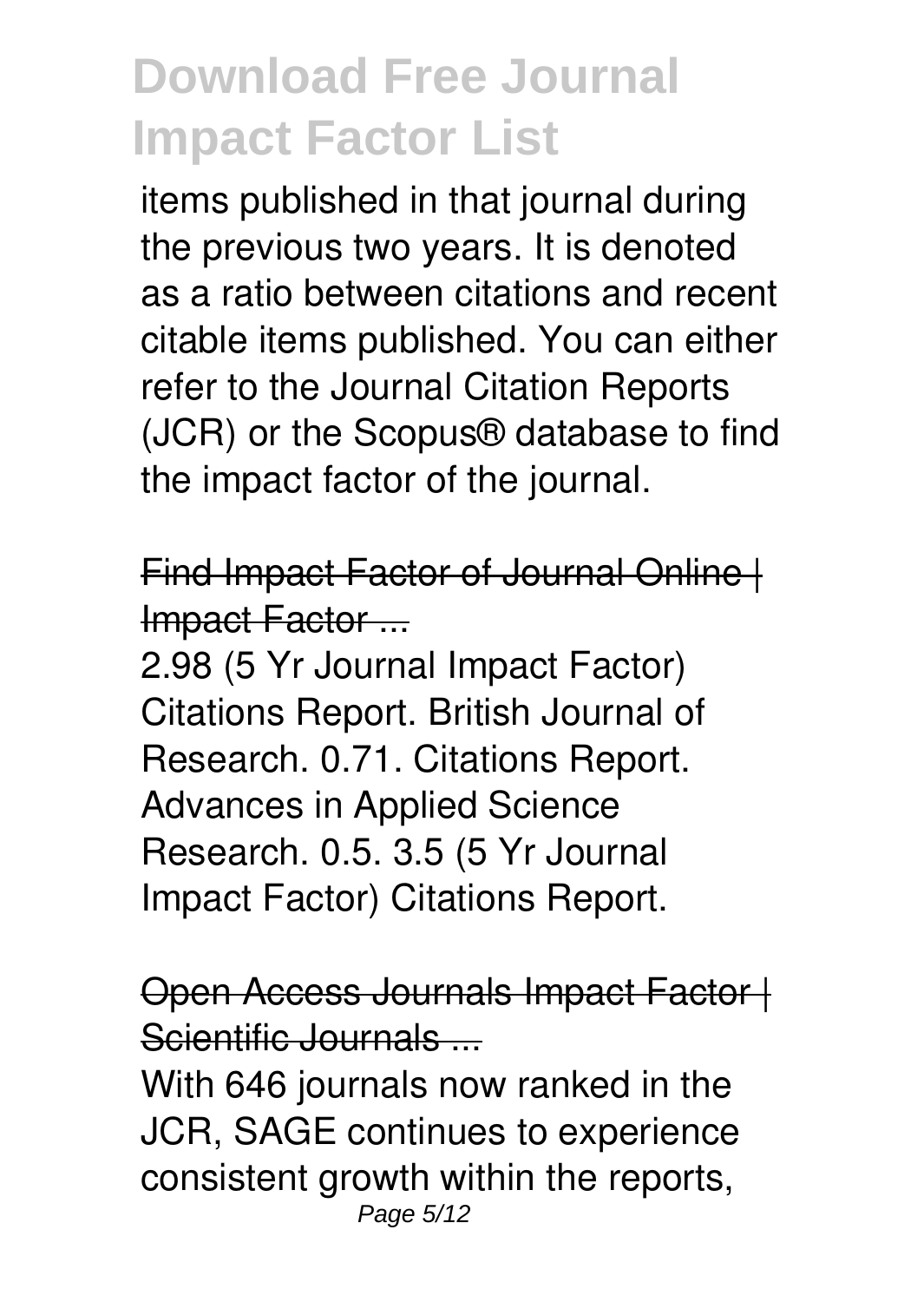achieving an 18% increase over the past five years. In this year's reports, 94 SAGE journals have received a top 10 category rank, with 19 journals receiving their first Impact Factor (IF). 199 titles are now placed in the top 30% of the JCR, and 56% of SAGE journals are ranked within the top half of their subject category.

#### Impact Factor & Ranking Results | SAGE Publications Ltd The CiteFactor server provides indexing of major international journals and proceedings. Author can get information about international journal impact factor, proceedings (research papers) and information on upcoming events.All the journal pages have pointers to Web pages of the publishers which are integrated into the CiteFactor stream pages. Page 6/12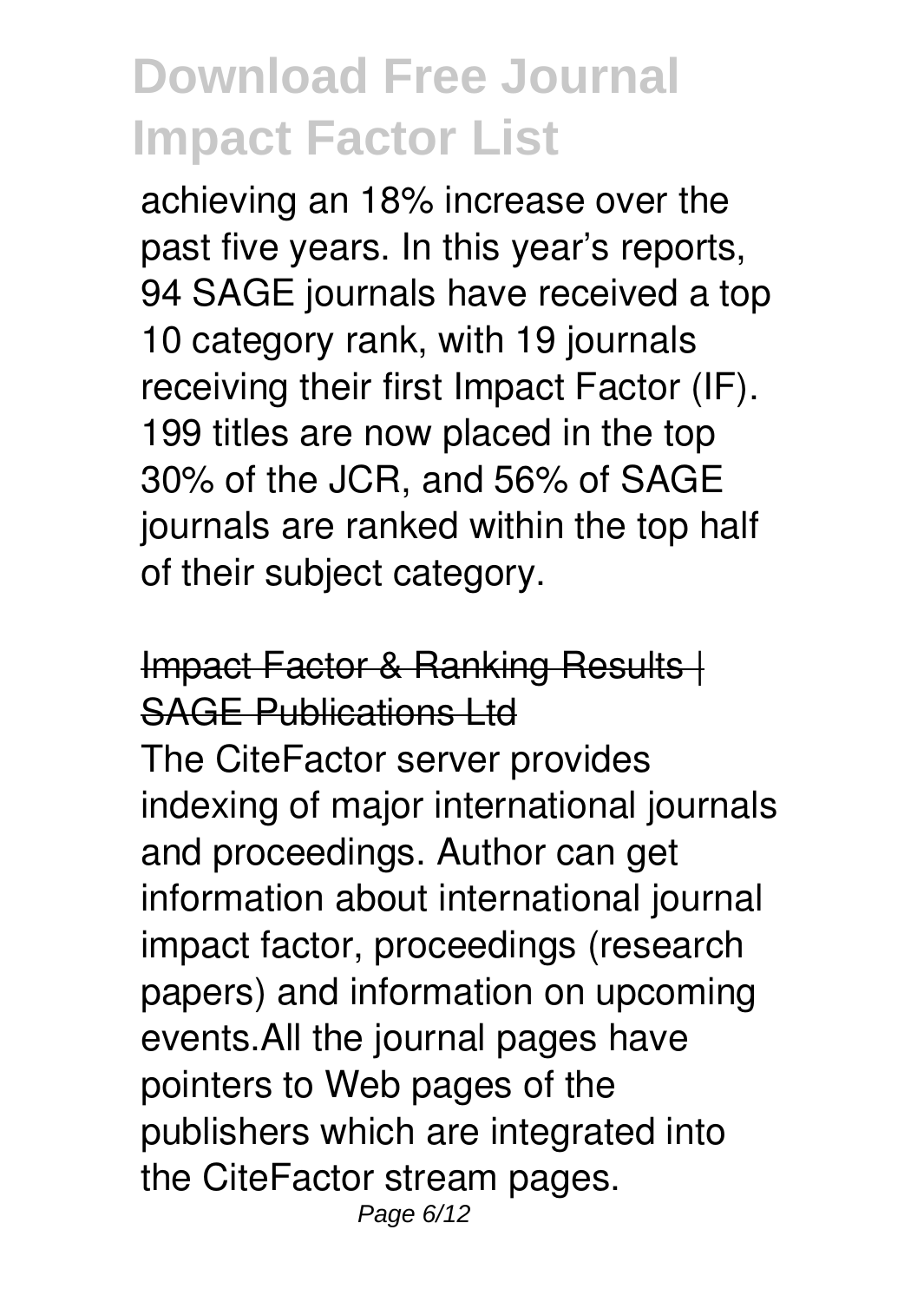Impact Factor | Journal Indexing - Journal Impact Factor List Impact factors are calculated yearly starting from 1975 for journals listed in the Journal Citation Reports (JCR). ISI was acquired by Thomson Scientific & Healthcare in 1992, and became known as Thomson ISI. In 2018, Thomson ISI was sold to Onex Corporation and Baring Private Equity Asia.

#### Impact factor - Wikipedia

journal: 19.393 Q1: 5: 0: 1: 0: 66: 1: 0.00: 0.00: 8: New England Journal of Medicine: journal: 18.291 Q1: 987: 1476: 4597: 15644: 74865: 1859: 40.15: 10.60: 9: Nature Medicine: journal: 15.812 Q1: 524: 425: 919: 12868: 17556: 624: 28.95: 30.28: 10: The Lancet Oncology: journal: 15.650 Page 7/12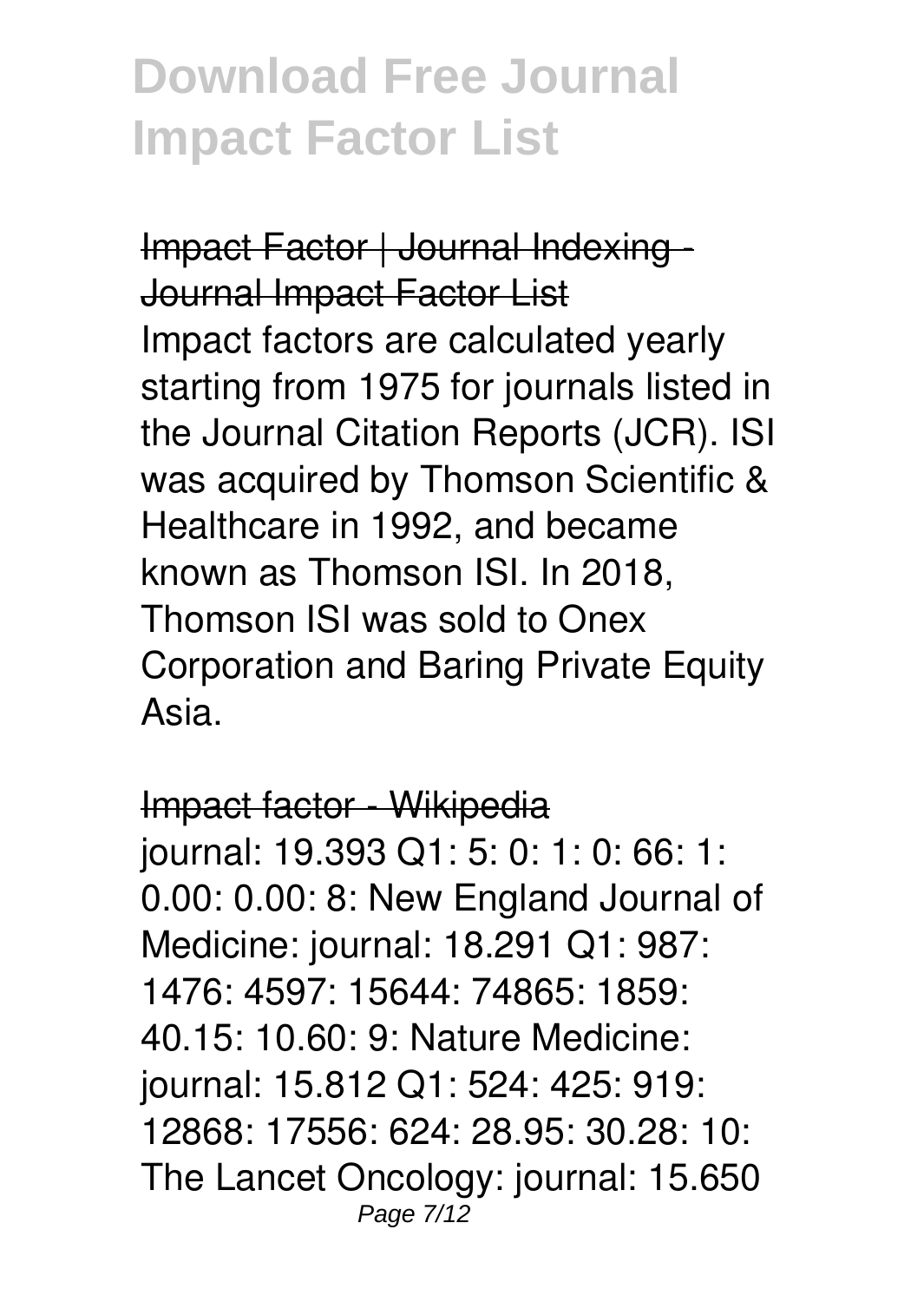Q1: 305: 618: 1958: 8994: 18292: 540: 31.00: 14.55: 11: The Lancet: journal: 14.554 Q1: 747: 1772: 5213: 24585: 60350: 1260: 44.86: 13.87: 12: Annual Review of Immunology: journal

Journal Rankings on Medicine Papers published in the 29 ORL journals screened by the Institute for Scientific Information (ISI, Philadelphia, PA, USA) in the 6-year period 1995-2000 were considered. The journal impact factor ...

(PDF) List of Journal impact factor 2019 - ResearchGate Particularly, researchers are always waiting for the impact factor of journals. To select best journals in their field to read and publish. Clarivate Analytics releases impact factor list during June. This year it Page 8/12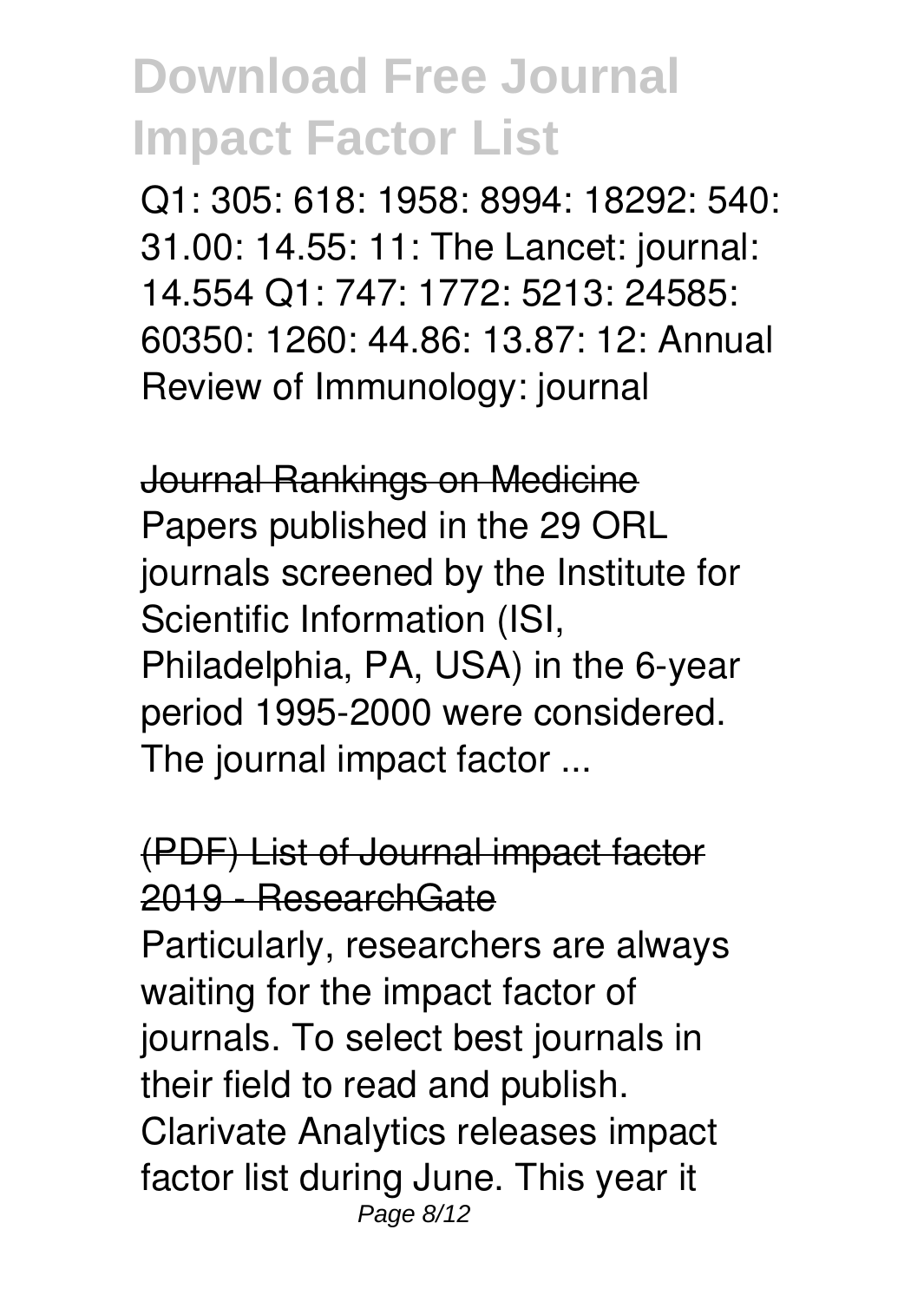released late June 2020 and includes 12,838 journals. Impact Factor of Indian Journals. Every year Indian journals are listed in the impact factor report. Majority of these journals are published by the government institutes.

Impact factor: Journals in 2020 Released in June new ... Latest Impact Factors Journal List, Thomson Reuters 2019-2020 ... Join ResearchGate to discover and stay upto-date with the latest research from leading experts in Journal Impact Factor and many ...

(PDF) Latest Impact Factors Journal List, Thomson Reuters ... ISI Imapct Factor provides quantitative and qualitative tool for ranking, evaluating and categorizing journals. Page  $9/12$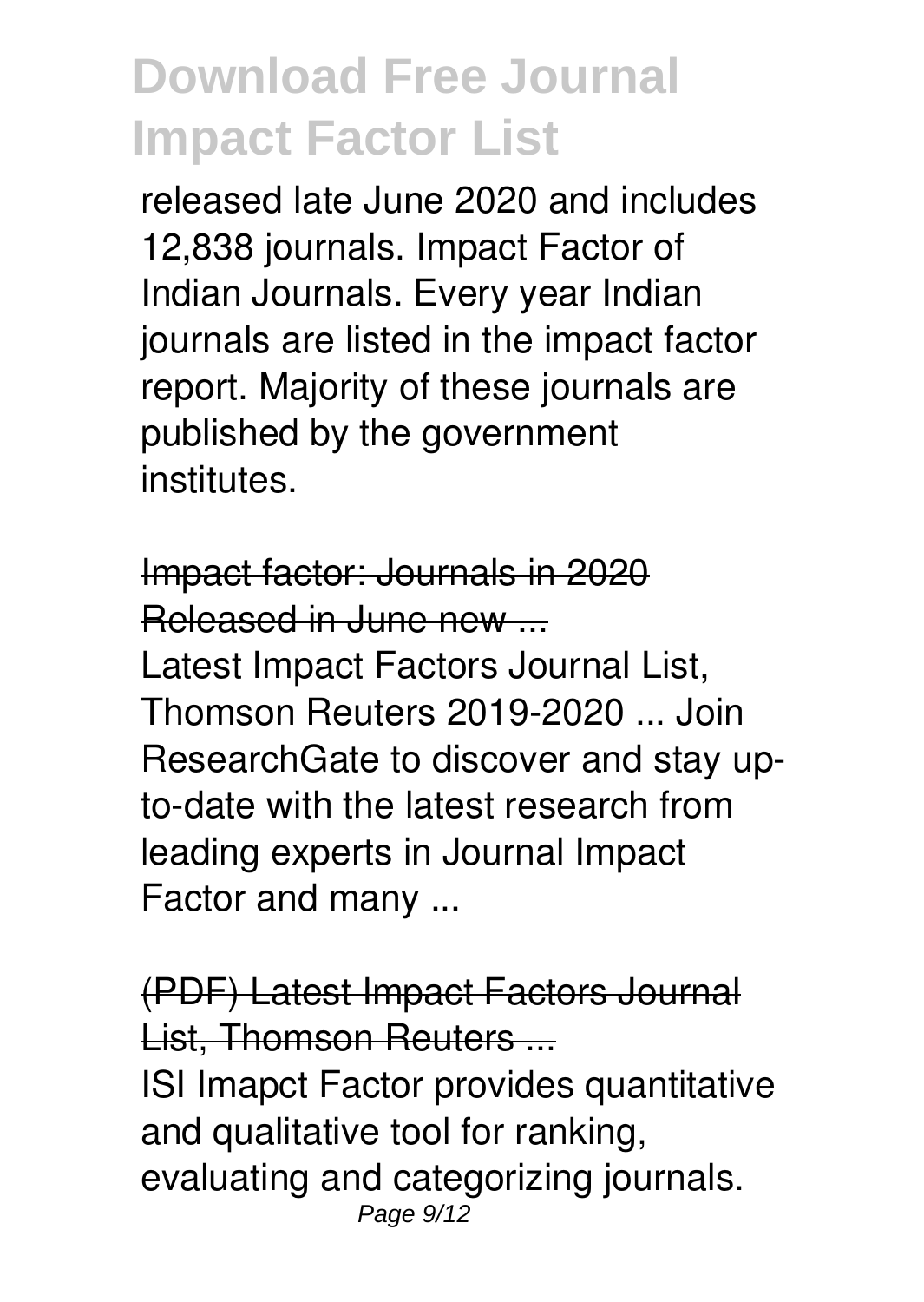#### ISI Imapct Factor (IIF)

Journals receiving their first impact factor: Bio-Design and Manufacturing | Geomechanics and Geophysics for Geo-Energy and Geo-Resources (G4) | Journal of Civil Structural Health **Monitoring** 

Engineering Journal Impact Factors | **Springer** 

Announcement of the latest impact factors from the Journal Citation Reports. Researchers consider a number of factors in deciding where to publish their research, such as journal reputation, readership and community, speed of publication, and citations. See how we share a whole range of information to help the research community decide which journal is the best home for their research as well as Page 10/12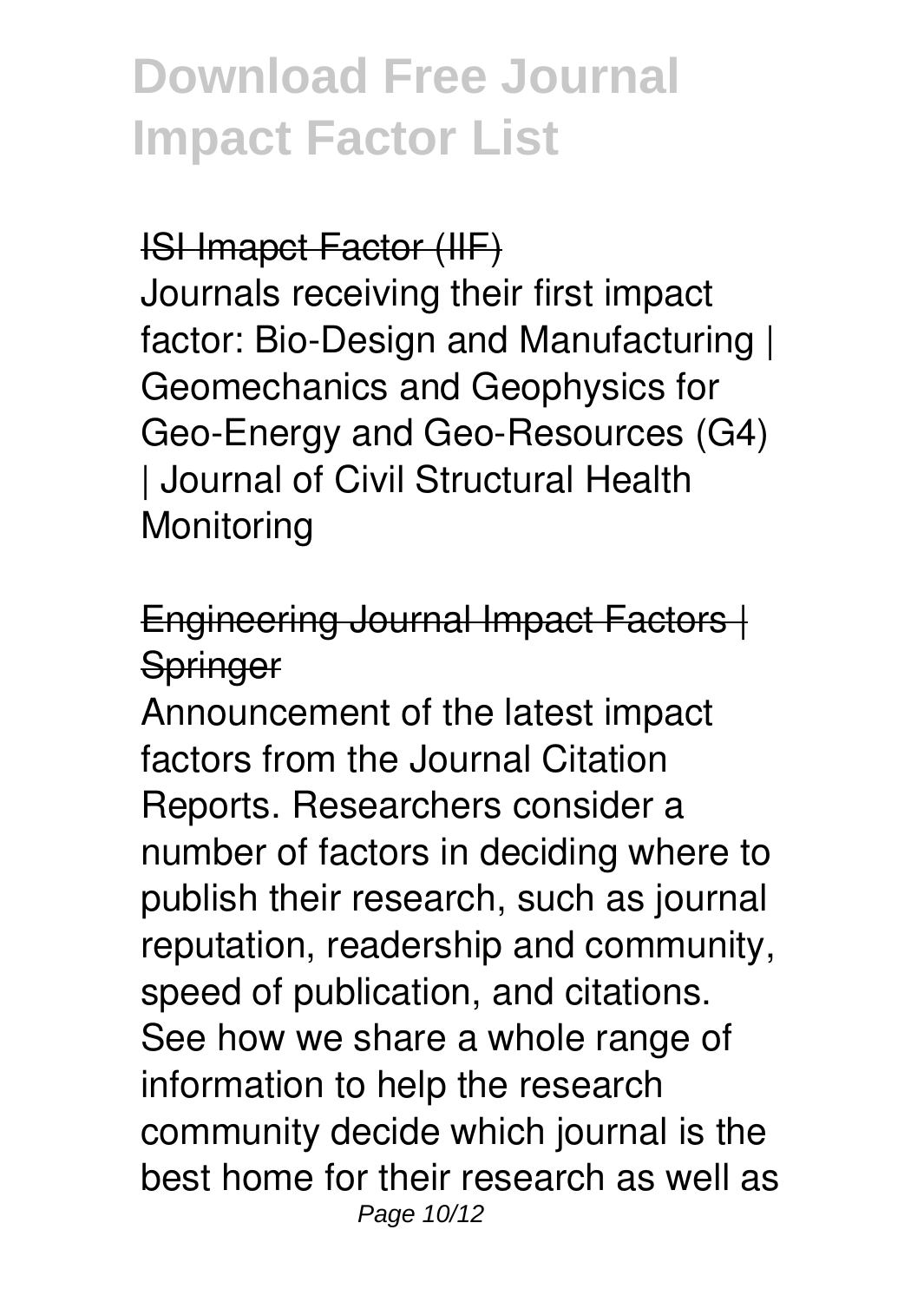what the metrics can tell you about the performance of a journal and its articles.

#### Chemistry Journal Impact Factors | **Springer**

The calculation for the impact factor is quite simple. Impact factor = Number of citations in that year + Number of citations received of articles of the journal during the two preceding years divided by the total number of citable items published by the journal in two preceding years. Therefore, Impact Factor for a journal in 2019 is;

Journals With High Impact Factor And List Of International American Journal Of Physiology-Gastrointestinal And Liver Physiology: 0193-1857: 3.798: 3.737: 3.649: 3.431: 495: American Journal Of Page 11/12